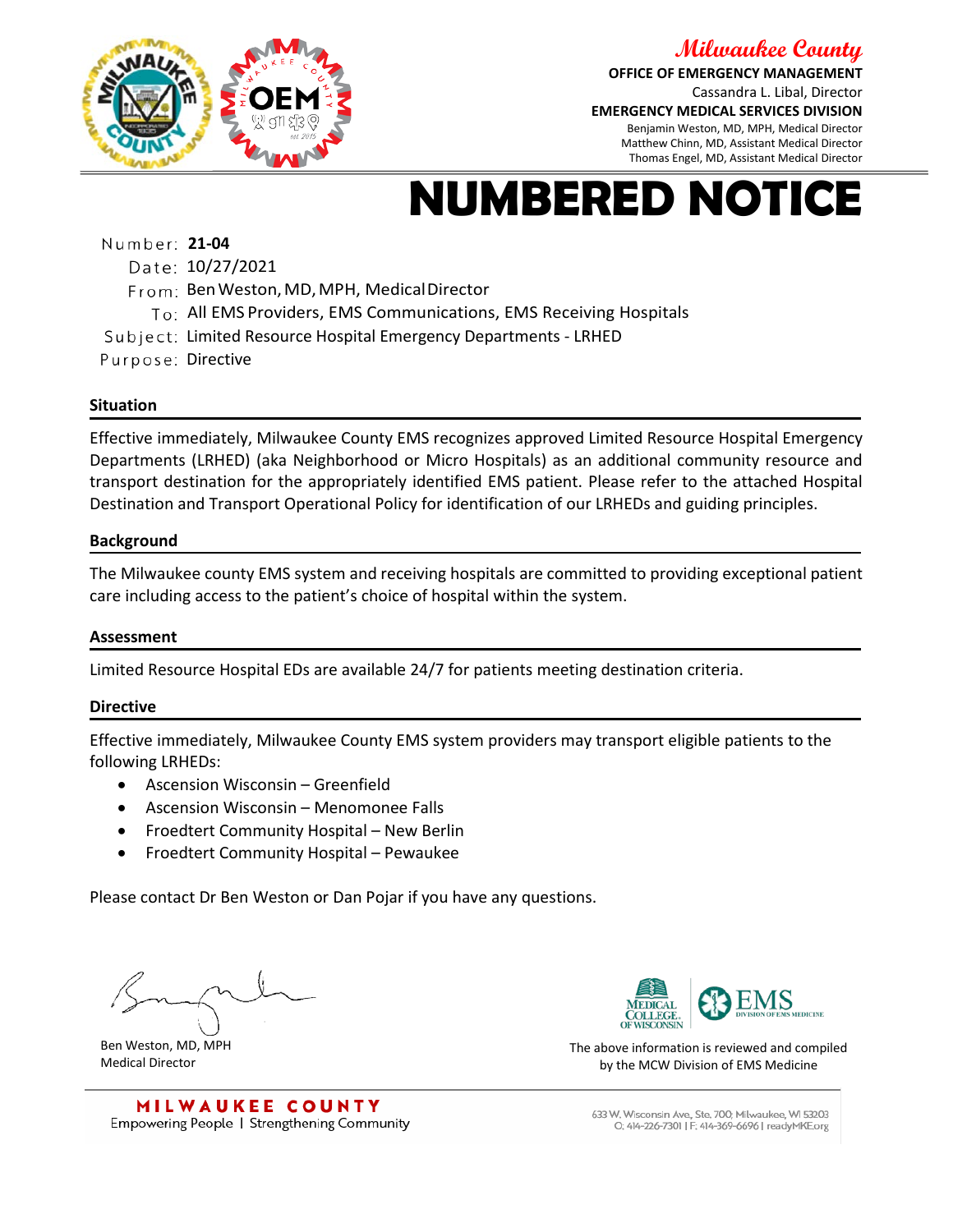

**POLICY:** This policy provides principles and decision-making guidance for patients, EMS providers and hospitals within the Milwaukee County EMS system

## **Guiding Principles**

- EMS and health care systems will partner to ensure access to safe and high quality care.
- Patients have the right to make informed health choices including hospital destination within the Milwaukee County EMS System. Care outside of an informed patient care choice may impact safety and quality, as well as pose economic risks.



**Continued Next Page**

Initiated: 04/15/2019 Reviewed/Revised: 10/27/2021 Revision 4

Approved: Benjamin Weston, MD, MPH Medical Director Approved: Dan Pojar, BSEMS, FP-C, NRP EMS Division Director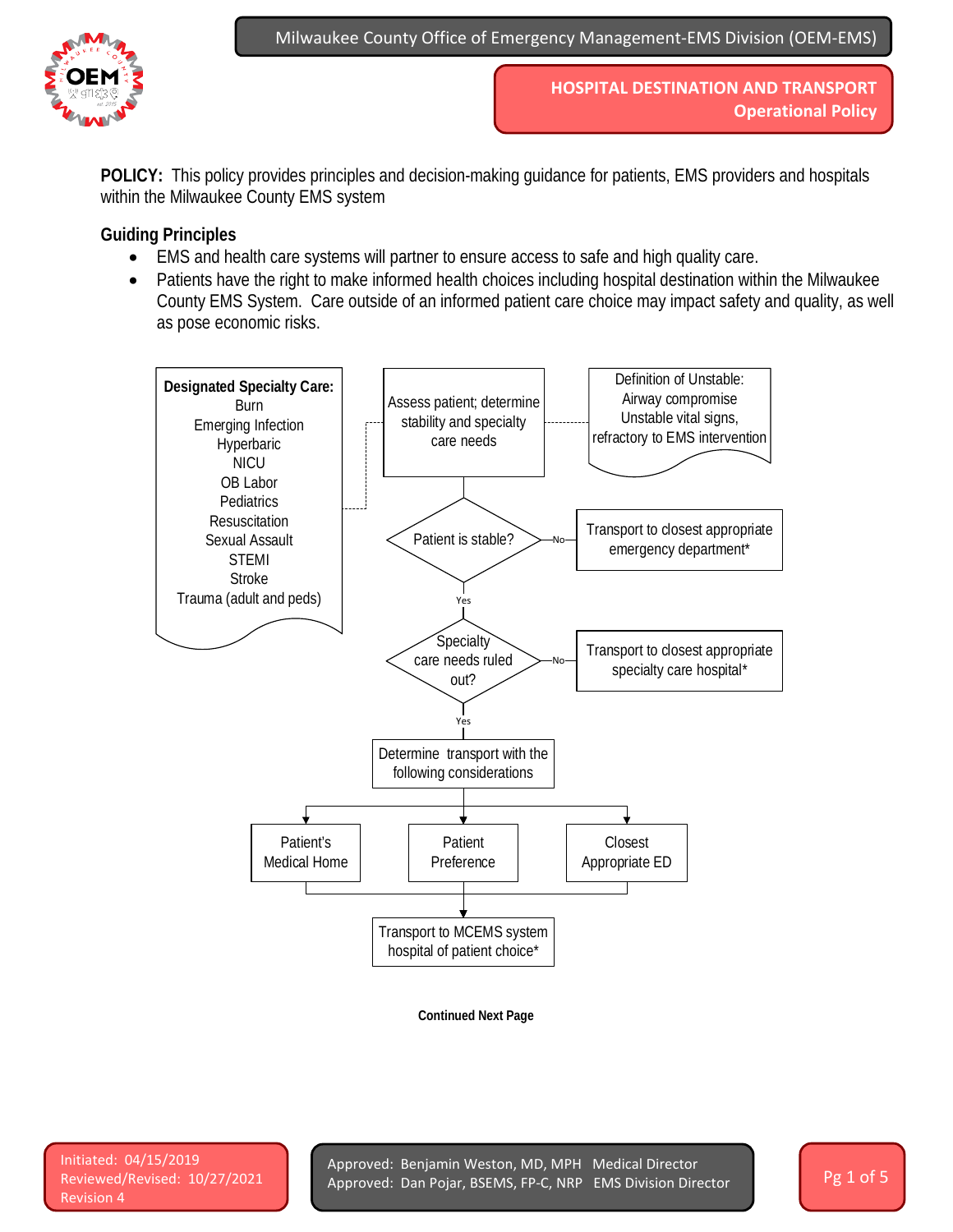

| <b>Emergency Departments</b>                |                                                                                                                                                    |                                                          |  |  |  |  |  |
|---------------------------------------------|----------------------------------------------------------------------------------------------------------------------------------------------------|----------------------------------------------------------|--|--|--|--|--|
| Ascension:                                  | Aurora:                                                                                                                                            | Froedtert Health:                                        |  |  |  |  |  |
| All Saints (Racine)                         | Grafton                                                                                                                                            | Froedtert                                                |  |  |  |  |  |
| Elmbrook Memorial                           | Sinai                                                                                                                                              | Froedtert Menomonee Falls                                |  |  |  |  |  |
| Franklin                                    | St. Luke's Medical Center                                                                                                                          | *Froedtert Community Hospital New Berlin                 |  |  |  |  |  |
| St. Francis                                 | St. Luke's South Shore                                                                                                                             | *Froedtert Community Hospital Pewaukee                   |  |  |  |  |  |
| St. Joseph                                  | West Allis Medical Center                                                                                                                          | ProHealth Care:                                          |  |  |  |  |  |
| St. Mary's Milwaukee                        | Children's Hospital and Health System                                                                                                              | Waukesha Memorial                                        |  |  |  |  |  |
| St. Mary's Ozaukee                          | Children's Hospital of Wisconsin                                                                                                                   | VA Medical Center (VA)                                   |  |  |  |  |  |
| *Ascension WI Greenfield                    |                                                                                                                                                    | Zablocki VA Medical Center                               |  |  |  |  |  |
| *Ascension WI Menomonee                     |                                                                                                                                                    |                                                          |  |  |  |  |  |
| Specially Care Conditions                   | Hospital                                                                                                                                           |                                                          |  |  |  |  |  |
| Burn (without major trauma)                 |                                                                                                                                                    |                                                          |  |  |  |  |  |
| Age 18 and greater                          | Ascension: St. Mary's Milwaukee                                                                                                                    |                                                          |  |  |  |  |  |
| Age less than 18                            | Children's Hospital of Wisconsin                                                                                                                   |                                                          |  |  |  |  |  |
| <b>Emerging Public Health</b>               |                                                                                                                                                    |                                                          |  |  |  |  |  |
| <b>Infectious Diseases</b>                  | As directed through the Milwaukee County Office of Emergency Management in conjunction with local, state, and federal<br>public health authorities |                                                          |  |  |  |  |  |
|                                             |                                                                                                                                                    |                                                          |  |  |  |  |  |
| Hyperbaric                                  | Aurora: St. Luke's Medical Center                                                                                                                  |                                                          |  |  |  |  |  |
| (CO poison, dive related decompression)     |                                                                                                                                                    |                                                          |  |  |  |  |  |
| Neonatal Intensive Care Unit                | Ascension: St. Joseph, Ascension St. Mary's Milwaukee, All Saints - Racine                                                                         |                                                          |  |  |  |  |  |
| (Unstable neonates delivered in the field)  | Children's Hospital of Wisconsin                                                                                                                   |                                                          |  |  |  |  |  |
|                                             |                                                                                                                                                    |                                                          |  |  |  |  |  |
| Obstetric patients in active labor          | All Saint's Racine, Elmbrook, St. Francis, St. Joseph, St. Mary's Milwaukee, St. Mary's Ozaukee<br>Ascension:                                      |                                                          |  |  |  |  |  |
| The following hospitals have obstetric      | Grafton, Sinai, West Allis Medical Center (Women's Pavilion)<br>Aurora:                                                                            |                                                          |  |  |  |  |  |
| services-the facility where patient is      | Froedtert Hospital, Froedtert Menomonee Falls<br>Froedtert:                                                                                        |                                                          |  |  |  |  |  |
| receiving prenatal care is preferred        | Waukesha Memorial<br>ProHealth:                                                                                                                    |                                                          |  |  |  |  |  |
|                                             | NOTE: All emergency departments are equipped and required to receive OB patient in active labor if imminent delivery is occurring                  |                                                          |  |  |  |  |  |
|                                             | and transport to a hospital with obstetric care would pose a delivery risk.                                                                        |                                                          |  |  |  |  |  |
| Pediatric emergency, critical care          | Children's Hospital of Wisconsin                                                                                                                   |                                                          |  |  |  |  |  |
| and specialty services                      |                                                                                                                                                    |                                                          |  |  |  |  |  |
| Resuscitation<br>(Sudden                    | Ascension:<br>All Saint's Racine, Elmbrook, St. Joseph, St. Mary's Milwaukee                                                                       |                                                          |  |  |  |  |  |
| cardiac arrest, includes ROSC               | Grafton, St. Luke's Medical Center                                                                                                                 |                                                          |  |  |  |  |  |
|                                             | Aurora:                                                                                                                                            |                                                          |  |  |  |  |  |
| and patients transported w/CPR)             | Children's Hospital of Wisconsin                                                                                                                   |                                                          |  |  |  |  |  |
|                                             | Froedtert:<br>Froedtert Hospital                                                                                                                   |                                                          |  |  |  |  |  |
|                                             | ProHealth:<br>Waukesha Memorial                                                                                                                    |                                                          |  |  |  |  |  |
| <b>Sexual Assault</b><br>Age 18 and greater | Sinai, West Allis Medical Center (Women's Pavilion)<br>Aurora:                                                                                     |                                                          |  |  |  |  |  |
| Age less than 18                            | Children's Hospital of Wisconsin                                                                                                                   |                                                          |  |  |  |  |  |
|                                             | Froedtert Hosp, Froedtert Meno Falls, Froedtert Comm Hosp New Berlin, Froedtert Comm Hosp Pewaukee<br>Froedtert:                                   |                                                          |  |  |  |  |  |
| <b>STEMI</b>                                | All Saint's Racine, Elmbrook, St. Joseph, St. Mary's Milwaukee<br>Ascension:                                                                       |                                                          |  |  |  |  |  |
| ST segment elevation myocardial infarction  | Grafton, St. Luke's Medical Center<br>Aurora:                                                                                                      |                                                          |  |  |  |  |  |
|                                             | Children's Hospital of Wisconsin                                                                                                                   |                                                          |  |  |  |  |  |
|                                             | <b>Froedtert Hospital</b><br>Froedtert:                                                                                                            |                                                          |  |  |  |  |  |
|                                             | Waukesha Memorial<br>ProHealth:                                                                                                                    |                                                          |  |  |  |  |  |
| Stroke - LVO Negative                       | Transport to the closest Primary Stroke Center (PSC)                                                                                               |                                                          |  |  |  |  |  |
|                                             |                                                                                                                                                    |                                                          |  |  |  |  |  |
| LKW less than 24 hours                      | All Saints Racine, Elmbrook, Franklin, St. Francis, St. Joseph, St. Mary's Milwaukee, St. Mary's Ozaukee<br>Ascension:                             |                                                          |  |  |  |  |  |
|                                             | Aurora:<br>Grafton, Sinai, St. Luke's Medical Center, St. Luke's South Shore, West Allis Medical Center                                            |                                                          |  |  |  |  |  |
|                                             | Children's Hospital of Wisconsin                                                                                                                   |                                                          |  |  |  |  |  |
|                                             | Froedtert Hospital, Froedtert Menomonee Falls<br>Froedtert:                                                                                        |                                                          |  |  |  |  |  |
|                                             | ProHealth:<br>Waukesha Memorial                                                                                                                    |                                                          |  |  |  |  |  |
| Stroke - LVO Positive                       | Transport to closest Comprehensive Stroke Center (CSC):                                                                                            |                                                          |  |  |  |  |  |
| LKW less than 24 hours                      | Ascension: St. Mary's Milwaukee                                                                                                                    |                                                          |  |  |  |  |  |
|                                             | Aurora St. Luke's Medical Center                                                                                                                   | NOTE: Direct transport to CSC if it does not add >15 min |  |  |  |  |  |
|                                             | Children's Hospital of Wisconsin                                                                                                                   | to closest PCS transport time                            |  |  |  |  |  |
|                                             | Froedtert Hospital                                                                                                                                 |                                                          |  |  |  |  |  |
|                                             |                                                                                                                                                    |                                                          |  |  |  |  |  |
| <b>Trauma Centers</b><br>Age 18 and greater | Froedtert Hospital                                                                                                                                 |                                                          |  |  |  |  |  |
| Age less than 18                            | Children's Hospital of Wisconsin                                                                                                                   |                                                          |  |  |  |  |  |

*Note: Psychiatric emergencies can be properly cared for at any receiving facility ED \*Limited Resource Hospital Emergency Department. See p.4*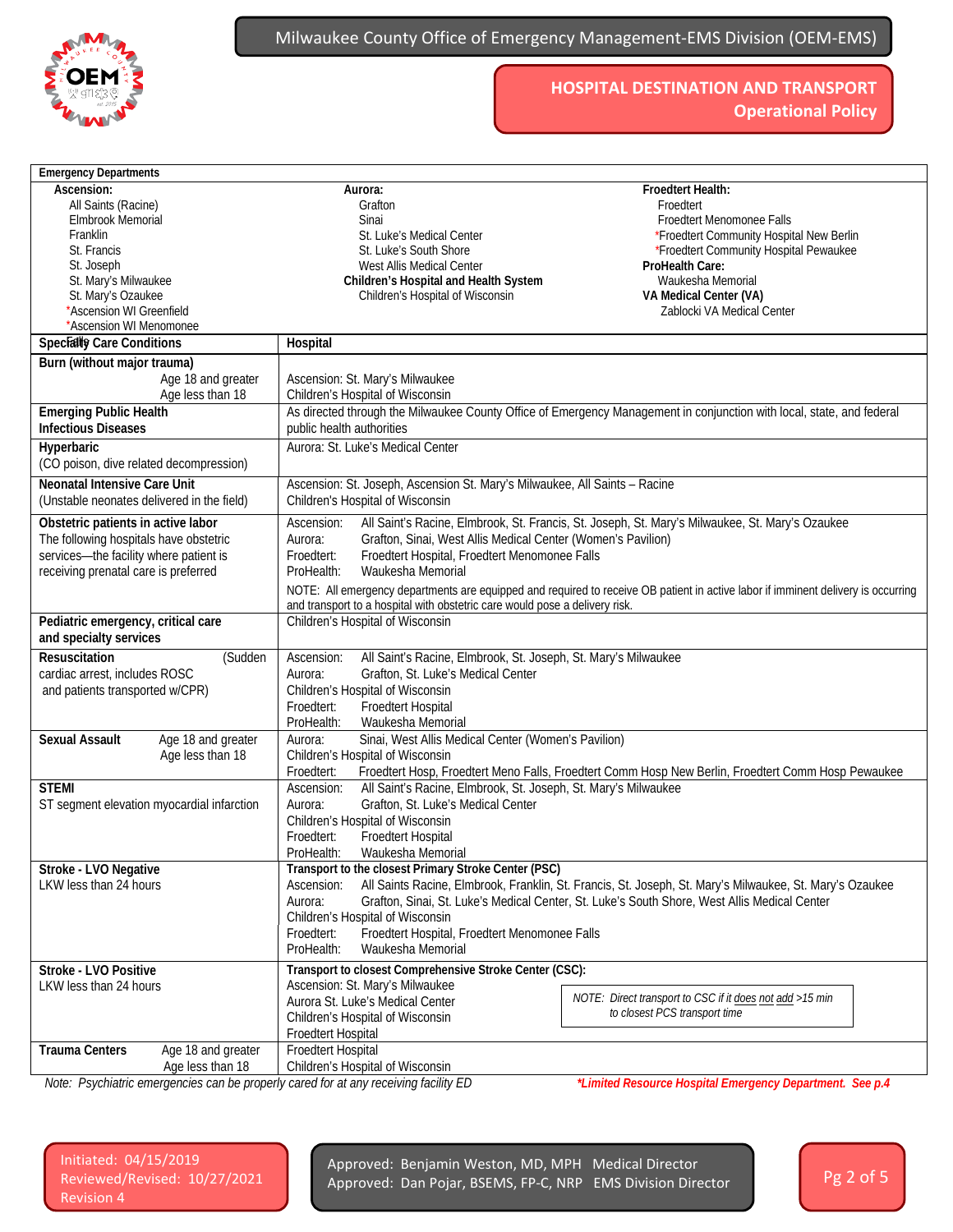

| Receiving hospital for specialty care conditions                      |                         |              |              |                          |                          |                            |                     |                                 |  |  |  |
|-----------------------------------------------------------------------|-------------------------|--------------|--------------|--------------------------|--------------------------|----------------------------|---------------------|---------------------------------|--|--|--|
| Hospital                                                              | <b>Stroke</b>           | <b>RESUS</b> | <b>STEMI</b> | <b>Trauma</b>            | <b>Burn</b>              | <b>Unstable</b><br>Newborn | Hyperbaric          | <b>Sexual</b><br><b>Assault</b> |  |  |  |
| Ascension<br><b>All Saints Racine</b>                                 | Primary                 | Y            | Y            | N                        | ${\sf N}$                | Υ                          | N                   | $\mathsf{N}$                    |  |  |  |
| Ascension<br>Elmbrook                                                 | Primary                 | Y            | Y            | N <sub>1</sub>           | N                        | N                          | N <sub>1</sub>      | $\mathsf{N}$                    |  |  |  |
| Ascension<br>Franklin                                                 | Primary                 | ${\sf N}$    | $\mathsf{N}$ | $\mathsf{N}$             | N                        | N                          | $\mathsf{N}$        | $\mathsf{N}$                    |  |  |  |
| Ascension<br><b>St. Francis</b>                                       | Primary                 | N            | N            | N                        | N                        | N                          | N                   | $\mathsf{N}$                    |  |  |  |
| Ascension<br>St. Joseph                                               | Primary                 | Y            | Y            | N                        | N                        | Y                          | N                   | $\mathsf{N}$                    |  |  |  |
| Ascension<br>St. Mary's - Milwaukee                                   | Comprehensive<br>$LVO+$ | Y            | Y            | N                        | 18 years<br>& over       | Y                          | $\mathsf{N}$        | $\mathsf{N}$                    |  |  |  |
| Ascension<br>St. Mary's - Ozaukee                                     | Primary                 | N            | N            | N <sub>1</sub>           | N                        | N <sub>1</sub>             | N <sub>1</sub>      | $\mathsf{N}$                    |  |  |  |
| Ascension<br>*LRHED<br><b>Ascension WI - Greenfield</b>               | N                       | N.           | $\mathsf{N}$ | N                        | ${\sf N}$                | N                          | N                   | N                               |  |  |  |
| Ascension<br><i><b>*LRHED</b></i><br><b>Ascension WI - Meno Falls</b> | N                       | N            | N            | $\mathsf{N}$             | ${\sf N}$                | $\mathsf{N}$               | N                   | $\mathsf{N}$                    |  |  |  |
| Aurora<br>Grafton                                                     | Primary                 | Ÿ            | Y            | N                        | N                        | N <sub>1</sub>             | N                   | $\mathsf{N}$                    |  |  |  |
| Aurora<br>Sinai                                                       | Primary                 | N            | $\mathsf{N}$ | N                        | ${\sf N}$                | N                          | N                   | Over <sub>18</sub><br>years     |  |  |  |
| Aurora<br>St. Luke's Milwaukee                                        | Comprehensive<br>$LVO+$ | Y            | Y            | $\mathsf{N}$             | ${\sf N}$                | N                          | CO without<br>burns | $\mathsf{N}$                    |  |  |  |
| Aurora<br>St. Luke's - South Shore                                    | Primary                 | N            | N            | N                        | N                        | N <sub>1</sub>             | N                   | $\mathsf{N}$                    |  |  |  |
| Aurora<br><b>West Allis Medical Center</b>                            | Primary                 | N            | N            | ${\sf N}$                | ${\sf N}$                | N                          | $\mathsf{N}$        | Over <sub>18</sub><br>years     |  |  |  |
| Children's Hospital of<br>Wisconsin                                   | Primary                 | Y            | Y            | <b>Under 18</b><br>years | <b>Under 18</b><br>years | Υ                          | ${\sf N}$           | <b>Under 18</b><br>years        |  |  |  |
| Froedtert<br><b>Froedtert Hospital</b>                                | Comprehensive<br>$LVO+$ | Y            | Y            | 18 years<br>& over       | ${\sf N}$                | N                          | N                   | Over <sub>18</sub><br>years     |  |  |  |
| Froedtert<br><b>Froedtert Menomonee Falls</b>                         | Primary                 | N            | N            | N.                       | ${\sf N}$                | N                          | $\mathsf{N}$        | Over <sub>18</sub><br>years     |  |  |  |
| *LRHED<br>Froedtert<br>Froedtert CH - New Berlin                      | N                       | N.           | N.           | N.                       | ${\sf N}$                | N                          | $\mathsf{N}$        | Over <sub>18</sub><br>years     |  |  |  |
| *LRHED<br>Froedtert<br>Froedtert CH - Pewaukee                        | N                       | N.           | $\mathsf{N}$ | N.                       | ${\sf N}$                | N                          | $\mathsf{N}$        | Over <sub>18</sub><br>years     |  |  |  |
| Pro Health<br>Waukesha Memorial                                       | Primary                 | Y            | Y            | N.                       | N                        | N                          | $\mathsf{N}$        | N                               |  |  |  |
| VA<br>Zablocki Medical Center                                         | N                       | N.           | $\mathsf{N}$ | N.                       | N                        | N                          | $\mathsf{N}$        | $\mathsf{N}$                    |  |  |  |

*Note: Psychiatric emergencies can be properly cared for at any receiving facility ED \*Limited Resource Hospital Emergency Department. See p.4*

Initiated: 04/15/2019 Reviewed/Revised: 10/27/2021 Revision 4

Approved: Benjamin Weston, MD, MPH Medical Director Approved: Dan Pojar, BSEMS, FP-C, NRP EMS Division Director

Pg 3 of 5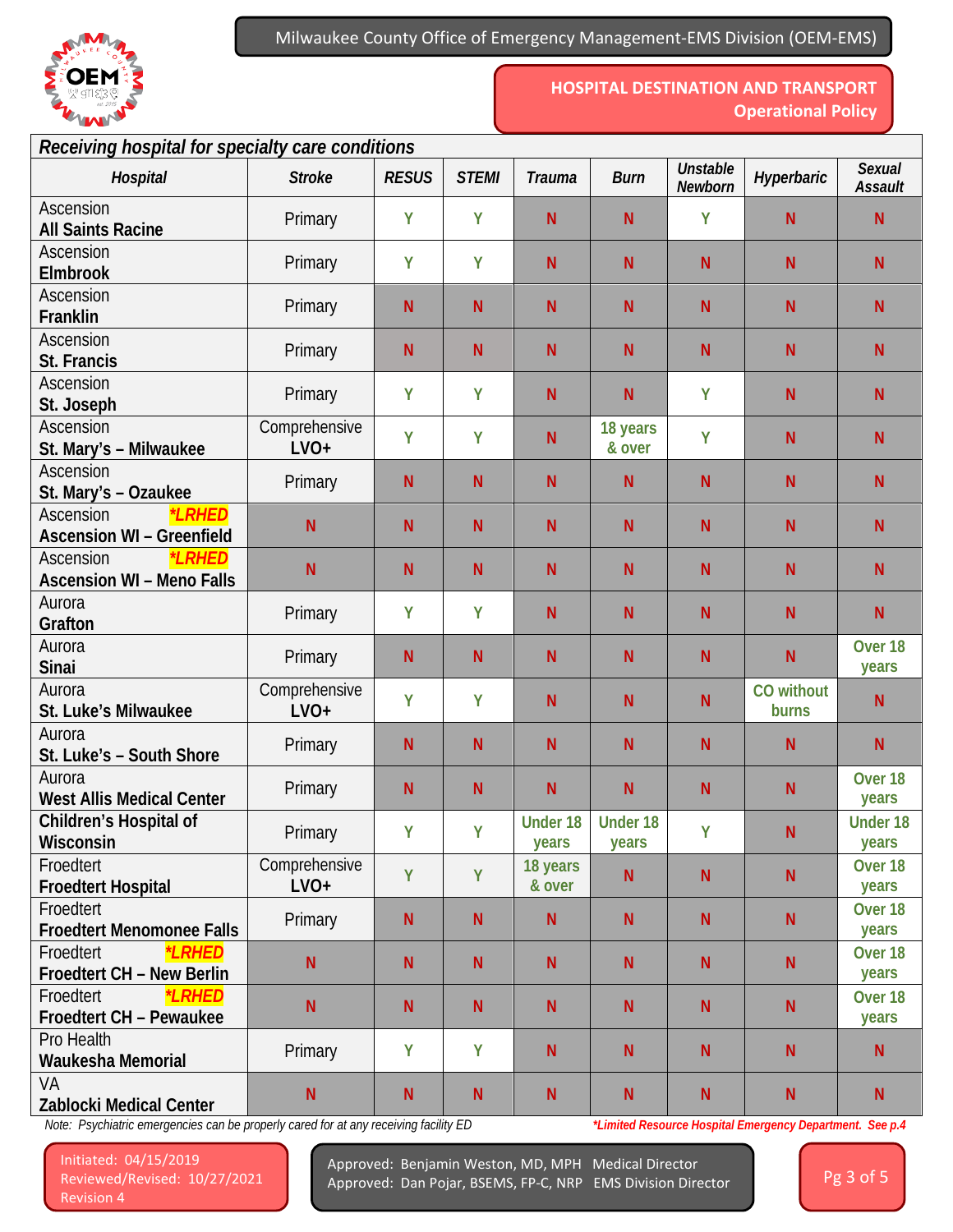Milwaukee County Office of Emergency Management-EMS Division (OEM-EMS)



**HOSPITAL DESTINATION AND TRANSPORT Operational Policy**

**\*Limited Resource Hospital Emergency Department Guiding Principles:**

Milwaukee County EMS recognizes approved Limited Resource Hospital Emergency Departments (LRHED) (aka Neighborhood or Micro Hospitals) as an additional community resource and transport destination for the appropriately identified EMS patient.

LRHED's can stabilize emergencies and arrange secondary transfer for patients that need traditional acute care hospital services.

LRHED's have in-patient capabilities/beds but the inpatient units usually **lack**:

- 1. Any specialty designations (Stroke, STEMI, RESUS, etc)
- 2. ICU level care
- 3. Any surgical capabilities
- 4. Any medical procedural/interventional capabilities (i.e. cath, EGD, bronchoscopy, etc)
- 5. Ancillary services (often no PT/OT, specialty care consults (varies), respiratory care, etc)

Secondary transfer from a LRHED to an acute care hospital may have inherent delays to life or time-sensitive interventions and other immediate support needs of an acute care hospital regardless of a seamless transfer process.

Secondary transfer from a LRHED to a hospital may be associated with increased costs to patients (second ambulance bill, other professional services, etc.).

The following patients should **NOT** be transported to a LRHED\*\*:

- Meeting Level I/II trauma center criteria
- Field identified STEMI
- Field identified Stroke
- Post-Cardiac Arrest Syndromes (ROSC)
- Pregnant > 20 weeks of gestational age with obstetric related concerns
- Meeting Burn Center Criteria
- Open fractures
- Major pediatric injury or illness
- With advanced airway that is adequately managed

\*\* If a patient is experiencing a life-threatening condition that is unable to be managed by EMS providers in the field and that will likely decompensate prior to reaching an acute care hospital, EMS providers can transport such patients to a Limited Resource Hospital ED if it is the closest emergency department for stabilization.